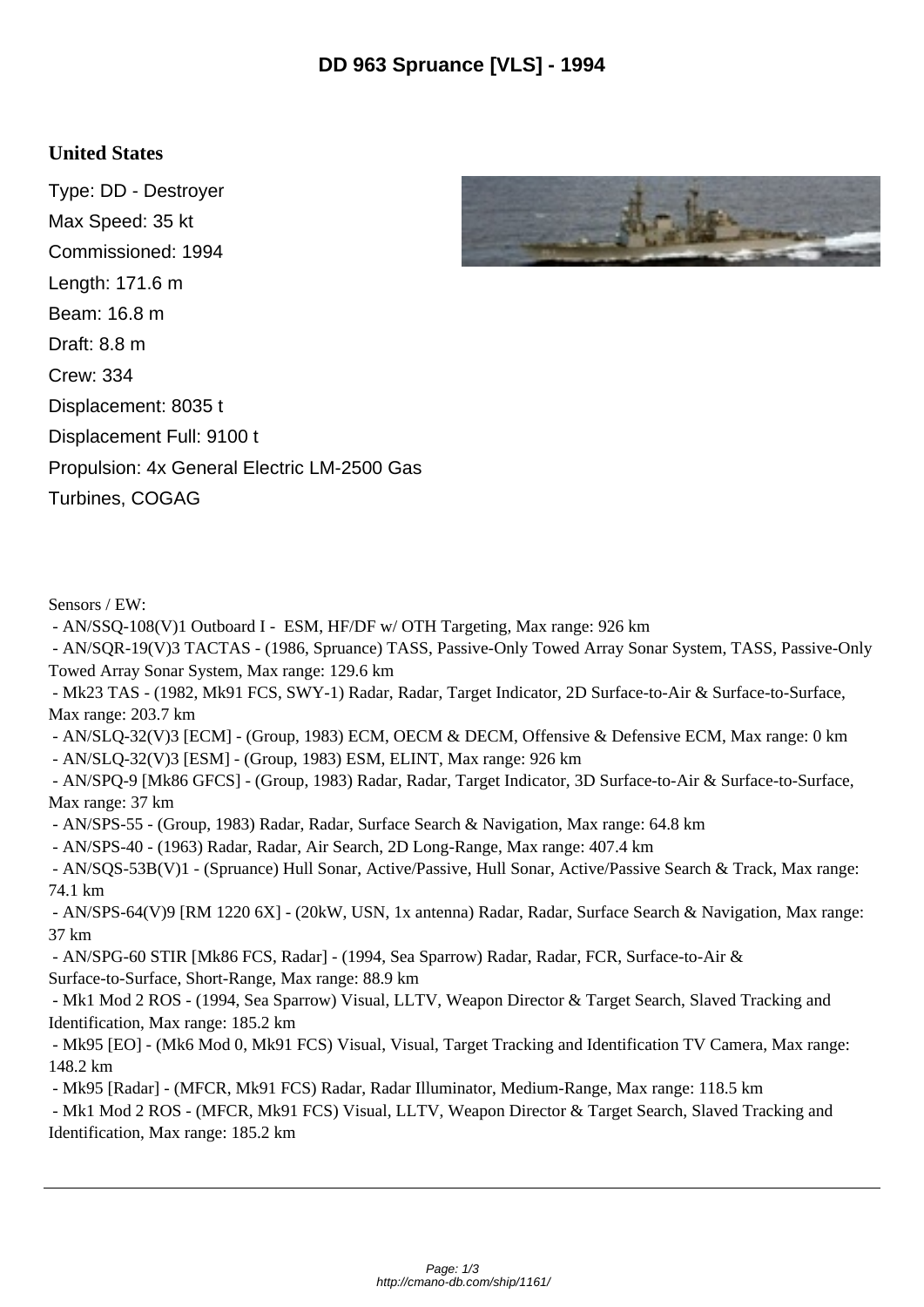Weapons / Loadouts:

- RIM-7P Sea Sparrow - (1994) Guided Weapon. Air Max: 25.9 km. Surface Max: 25.9 km.

- 20mm/85 Mk15 Phalanx Blk 0 Burst [200 rnds] - Gun. Air Max: 1.5 km.

 - 12.7mm/50 MG Burst [10 rnds] - (Facility/Ship, No Anti-Air Capability) Gun. Surface Max: 1.9 km. Land Max: 1.9 km.

- 127mm/54 HE-CVT [HiFrag] (USN) Gun. Air Max: 2.8 km. Surface Max: 20.4 km. Land Max: 20.4 km.
- 127mm/54 HE-PD [HiCap] (USN) Gun. Air Max: 2.8 km. Surface Max: 20.4 km. Land Max: 20.4 km.
- 127mm/54 WP (USN) Gun. Surface Max: 20.4 km. Land Max: 20.4 km.
- RUM-139A VLA [Mk46 Mod 5] (1993) Guided Weapon. Subsurface Max: 16.7 km.
- RGM-109D Tomahawk Blk II TLAM-D (1989-1998) Guided Weapon. Land Max: 851.9 km.
- RGM-109C Tomahawk Blk III TLAM-C (1994) Guided Weapon. Land Max: 1852 km.
- RGM-109C Tomahawk Blk II TLAM-C (1987-1998) Guided Weapon. Land Max: 1250.1 km.

 - RIM-174A ERAM SM-6 Blk IA - (2017, ABM, Anti-Surface) Guided Weapon. Air Max: 240.8 km. Surface Max: 240.8 km.

- RGM-84D Harpoon IC (1986) Guided Weapon. Surface Max: 138.9 km.
- Mk216 Sea Gnat Chaff [Distraction] (1988) Decoy (Expendable). Surface Max: 1.9 km.
- Mk214 Sea Gnat Chaff [Seduction] (1987) Decoy (Expendable). Surface Max: 1.9 km.
- Mk186 TORCH Flare [Seduction] (1979) Decoy (Expendable). Surface Max: 1.9 km.
- AN/SLQ-25 Nixie Decoy (Towed). Surface Max: 1.9 km.
- Mk50 Barracuda Mod 0 ALWT (1991) Torpedo. Subsurface Max: 7.4 km.
- Mk46 NEARTIP Mod 5 (1984) Torpedo. Subsurface Max: 7.4 km.

OVERVIEW: The Spruance-class destroyer was developed by the United States to replace a large number of World War II-built Allen M. Sumner class and Gearing class destroyers and was the primary destroyer built for the U.S. Navy during the 1970s.

First commissioned in 1975, the class was designed with gas-turbine propulsion, all-digital weapons systems, and automated 5-inch guns. Serving for three decades, the Spruance class was designed to escort a carrier group with a primary ASW mission, though in the 1990s 24 members of the class were upgraded with the Mark 41 Vertical Launching System (VLS) for the Tomahawk surface-to-surface missile.

DETAILS: The class was designed for anti-submarine warfare (ASW) with point defense anti-aircraft warfare (AAW) missiles; upgrades provided anti-ship and land attack capabilities. The ships were initially controversial, especially among members of the United States Congress who believed that their unimposing looks, with only two guns and an ASROC or Armored Box Launcher (ABL) missile launcher per ship implied that the vessels were weak compared to Soviet or older US designs which had more visible guns or launchers for the Standard medium range missiles. Despite the criticism they were successful in their intended ASW role.

The Spruances were comparable in size to cruisers (CG) under the U.S. Navy's hull classification symbol system. Despite their "DD" designation indicating gun destroyers, their primary armament was missiles. However the Spruance class as designed carried anti-aircraft missiles only sufficient for point defense, compared to other American destroyers designated as DDG which were designed to provide anti-aircraft warfare screening to the fleet while also having surface-to-surface capabilities. A major update in the 1990s would add a Vertical Launch Missile System (VLS) for the Tomahawk surface-to-surface missile which effectively made the modernized vessels up to DDG standard, although this class still lacked the stealth and missile capabilities of later Aegis equipped cruisers and destroyers.

The "Spru-cans" were the first large U.S. Navy ships to use gas turbine propulsion; they had four General Electric